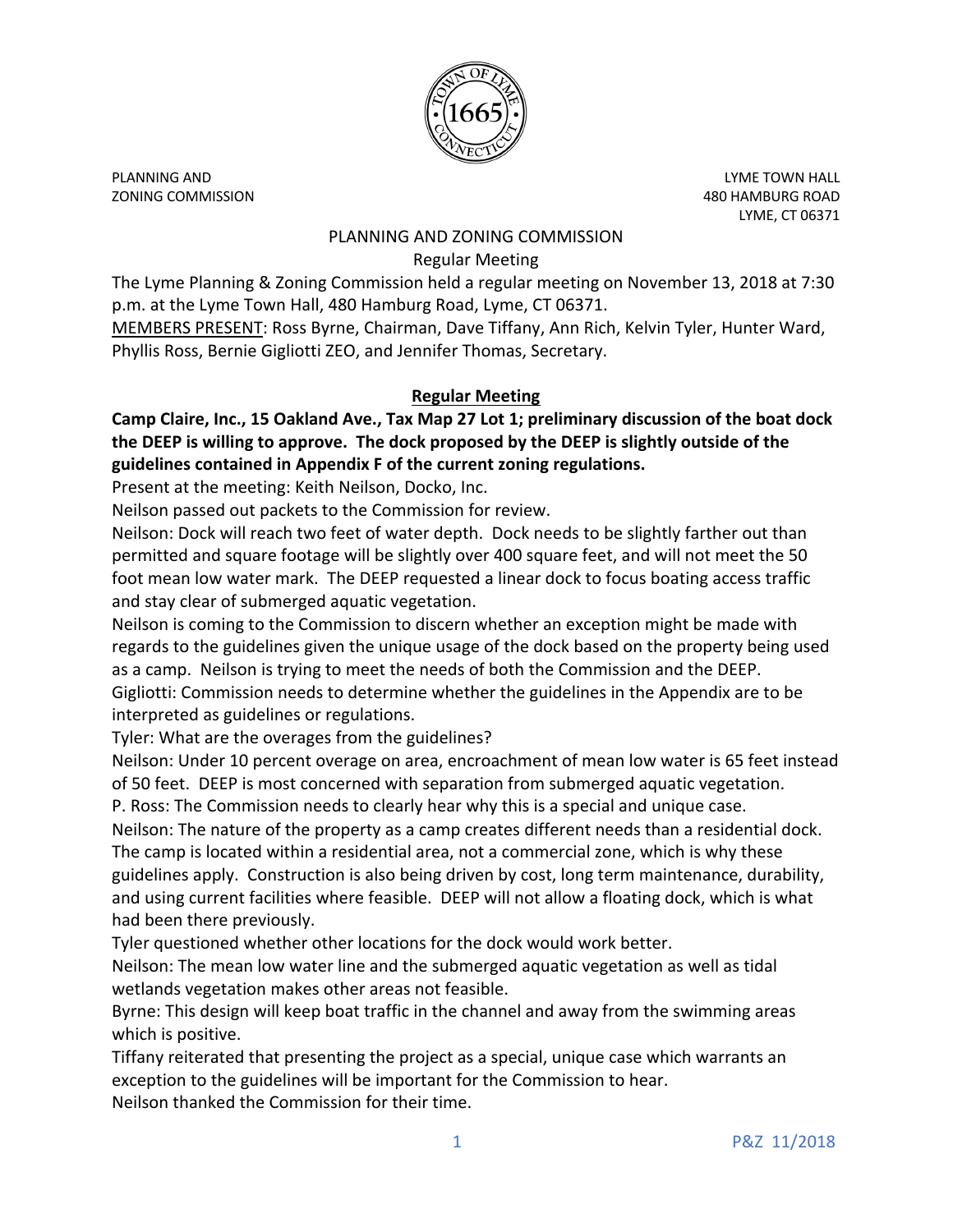## **Off Road Enterprises, LLC, 86-1 Ely Ferry Road, Tax Map 16 Lot 36; address the failure to file the required paperwork within the 90-day filing period required by statute.**

Present at the meeting: John Bennet, representing Off Road Enterprises, LLC

Bennet reviewed that the original approval of a resubdivision was made on April 9, 2018. The restrictions have been agreed upon by both parties. There was a modest change to the map which does not significantly change what was previously approved by the Commission. Gigliotti asked for clarification on several parts of the restrictions, including the section on further subdivision of the Ballard parcel, and a section of Declaration of Restrictive Covenants, subparagraph Article 1.C on page 4.

Bennet agreed to change the verbiage regarding no further subdivision to make it more clear, and clarified that Article 1.C is a further restriction enforceable by the owners, but does not permit any action that is in violation of the zoning regulations.

Byrne: There are restrictions between the owners as well as the ag. restrictions.

Bennet: The ag. restrictions are enforceable by the owners as well as the town.

Tiffany questioned where it is stated in the restrictions that they are enforceable by the town. Gigliotti: Page 6, paragraph 6 enumerates that the agreement expires in 20 years. Should this not be in perpetuity?

Bennet: This pertains to everything under article C. If the ag. Restrictions are the issue, there should be additional language there.

Gigliotti believes the ag. Restrictions reflect what the Commission wants, but the concern is the language that says that the agreement can be modified.

Bennet: I can make the ag. Restrictions enforceable by the town in Article 5.

Bennet clarified the Commission is asking for revisions to page 11, Article E.1 and to the ag. Regs at the end of Article 5. No revision is needed for page 4 Article 1.C.

Bennet asked the Commission to approve the recording subject to the discussed revisions being submitted to and approved by the Zoning Enforcement Officer.

Byrne called for the Commission to make a motion.

Tyler moved to approve the late recording beyond the 90-day filing period subject to the submission and approval of the discussed revisions by the Zoning Enforcement Officer. Tiffany seconded the motion and the motion was carried unanimously.

# **Open discussion on changes to the zoning regulations required to address land adjacent to tidal waters, Airbnb, and cleanup items.**

Tiffany asked whether the Commission has the authority to regulate docks in the tidal areas at all.

Gigliotti stated that the Commission has the guidelines as authority, which the DEEP adopted years ago as their own. While DEEP has jurisdiction over tidal wetlands, it does not preclude the town from having some say on docks.

Gigliotti stated that the intent would be to act on all of the proposed changes, including the Agriculture Regulations and Airbnb, at one time if possible. Of most importance beyond the Airbnb is the insertion of authority landward of the mean high water line for control of septic systems, etc. The Commission needs to determine whether the authority is given to the Commission or the ZEO.